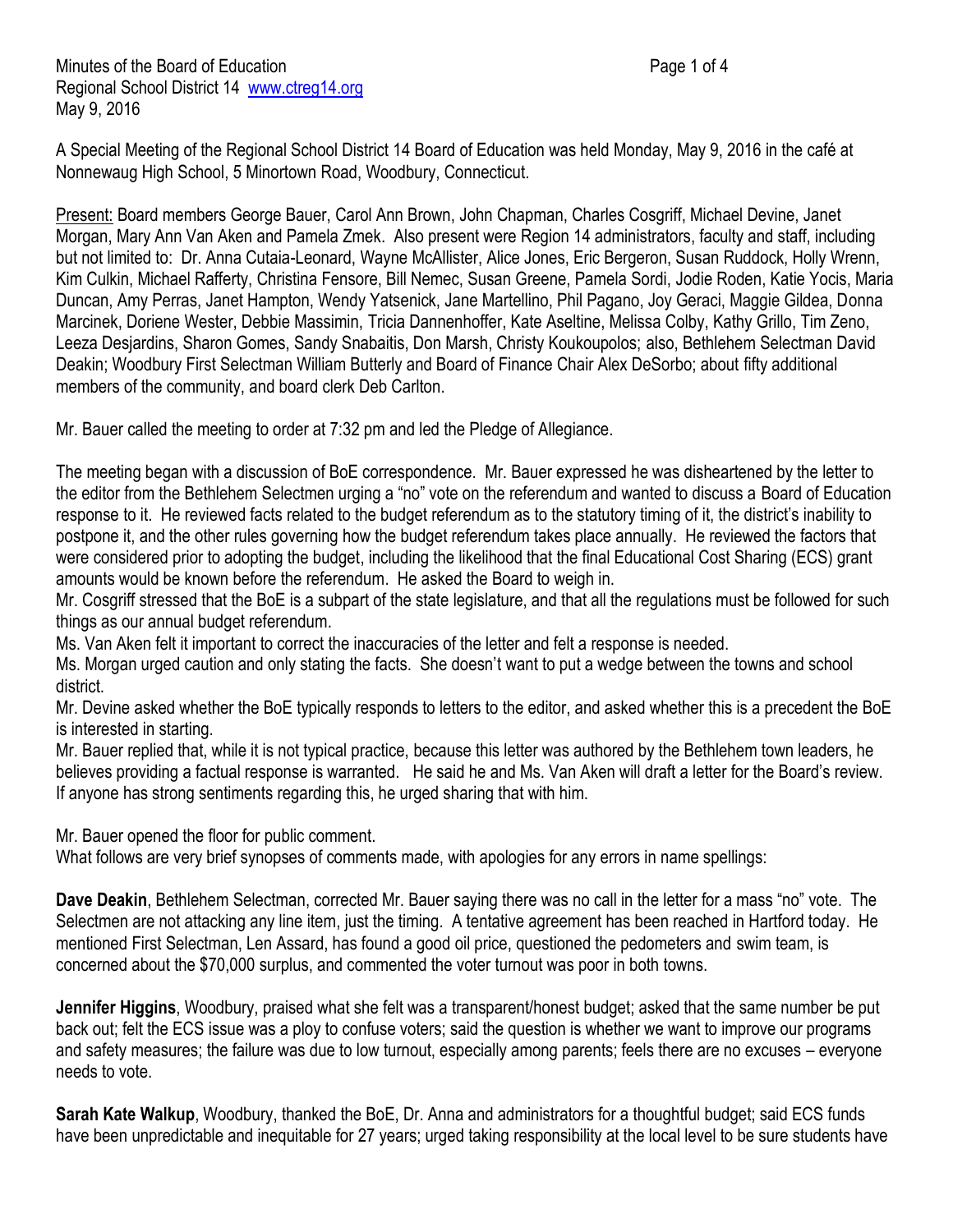Minutes of the Board of Education **Page 2 of 4** and 2 of 4 Regional School District 14 [www.ctreg14.org](http://www.ctreg14.org/) May 9, 2016

what they need; wants to send out the fiscally responsible 1.28% budget; believes the letter from town leaders was meant to influence voting; feels parents can create a shift.

**Teresa Mieczkowski**, Woodbury, spoke about how little the 1.28% budget increase affects households – less than \$2 more per week; urged thinking about how failed budgets cause parents to look to private school options, and then support the economies of those towns; also spoke of students' desire to bridge gaps with townspeople and ways to do that.

**Nicole Natale** and **Penny Thomas**, Bethlehem Elementary parents, spoke about the excellence of that school, the innovative technology, the "poetry palace," and that the kids feel safe. They support the 1.28% increase.

**Kathy Doyle**, Woodbury, is a proponent of a high quality educational system and likes many aspects of the budget. She is not in favor of the swim team, cited a \$47,000 increase in transportation even after a new bus contract, and asked the board to tighten up on spending.

**John McDonald**, Woodbury, asked for a range for best/worst case scenario state reimbursement for estimations of mil rate icreases to give a better idea of impact to taxpayers. He spoke in favor of the swim team, urging spending as much as we can to keep kids busy with healthy activities; cited activities such as these also help get kids into better schools, thereby boosting the school and the desirability of the town to families looking to buy a home here.

**John Torre**, Woodbury, supports the budget and activities like the swim team; a community is a living, breathing thing, and a community has to have kids, and schools, that we need to put money into. He feels it's a fair budget.

**Bill Butterly**, Woodbury First Selectman, asked the BoE to consider May 24<sup>th</sup> as a referendum date and to have the town and school budgets voted on simultaneously. He cited interest on the part of the townspeople to vote in this way, as other neighboring towns do, and felt it would be prudent and lead to a positive result.

**Jill Buban,** Woodbury, finds many fair things in the current budget, and many cost neutral opportunities that are nobrainers. CAD and digital design, for instance, prepare students for the future and are essential. They should be expected to be part of the curriculum. She spoke in favor of the swim team, citing the amount of time parents spend traveling out of town so their children can swim. She believes in this school system and urged support of the budget.

**Linnea Amodio**, Bethlehem, said Region 14 is an extension of her family, and many of the experience at BES are not available in other communities. She cited the "poetry palace" and her child's excitement for learning. She asked to preserve the 1.28% increase.

**Katie Yocis**, Woodbury and NHS Chemistry Teacher, said the changes the world is asking of our children is huge and students are involved in their own learning; pedometers are an excellent real life activity; not having CAD at NHS would be insane and not good for the future of the school and students. There are many engineering students at NHS and to keep cutting back on 21st century learning is not doing them any favors as competition for the best colleges is great. Sports, arts and music tend to get cut first, but all are important to a well-rounded student.

NHS Junior **Lanie Marra**, Woodbury, asked that the budget be put back before the towns. She spoke of her school's amazing art program and how art ties in with architecture and other sciences. She also spoke of the value of sports to a well-rounded student.

**Diane McLeod**, Woodbury, spoke positively of the recent arts festival; making the district as desirable as neighboring Region 15; the importance of community partnerships and people coming together; urged providing opportunities for students to give back to their community.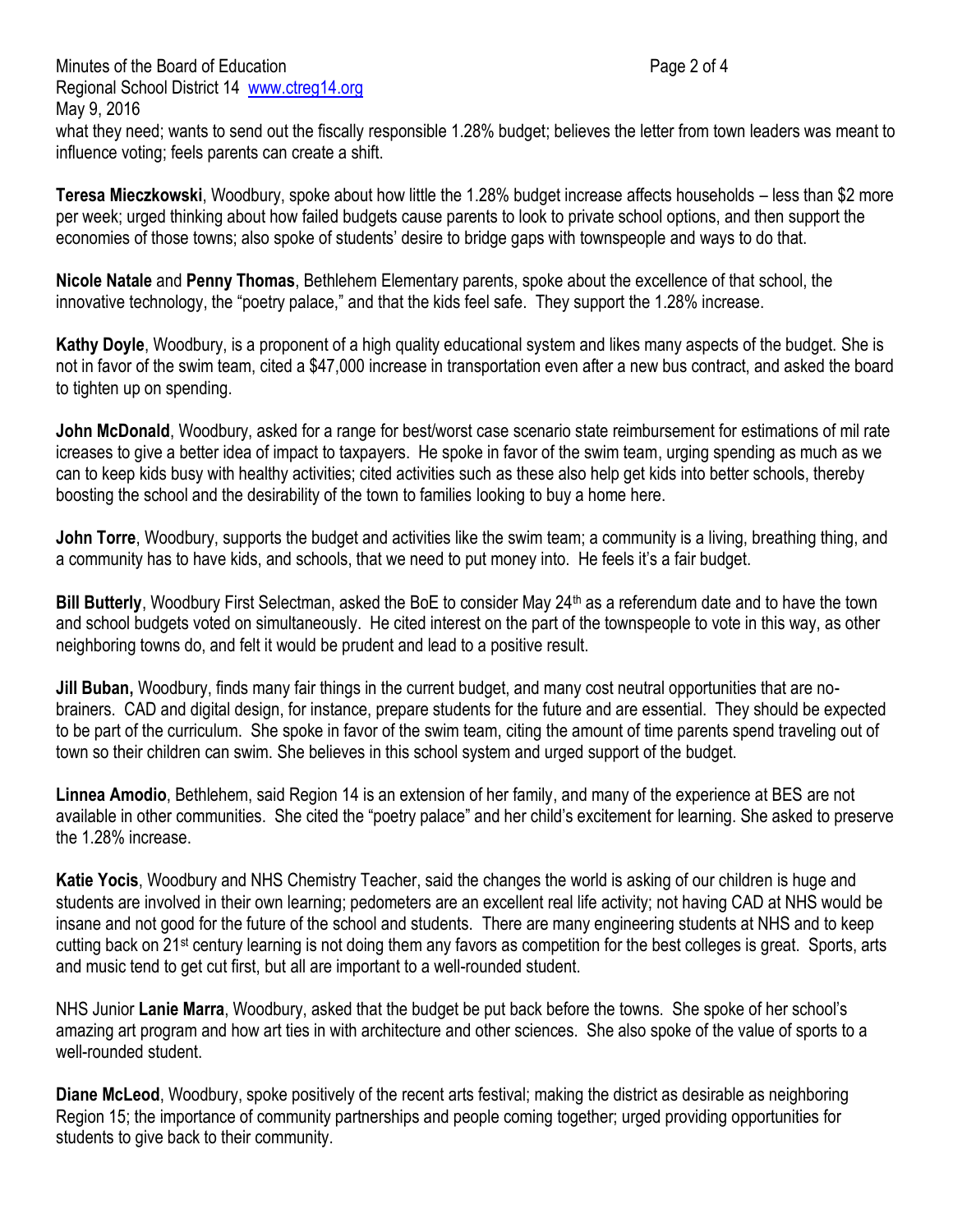**Joy Geraci**, School Social Worker at WMS, Woodbury, is sad to say that we are still having the same struggles and challenges as when she attended the district's schools in 1994. She urged those who vote against the budget to voice specific concerns ahead of the vote.

**Tom Amatruda**, Woodbury, said all the "for sale" signs scare him; believes residents are voting with their feet and leaving; CT is a high cost state and Woodbury is becoming a high cost town. He believes people are voting "no" because the cost of government is increasing faster than their wages and is higher than inflation. He urged renegotiating some of the contracts.

**Leslie Brighthaupt**, Woodbury, agreed that a community is a living, breathing entity and that schools are the heart of that. Teachers are inspiring excellence for our future and every citizen is obligated to support the heart of the community.

**Dave Mechler**, Woodbury, urged listening to the more than half who voted no, who didn't like the budget and thought it too high – at least consider why they voted no. He asked the board to consider what people can pay, and consider a reduction.

**Mark Forte**, Woodbury, spoke in favor of the swim team, said there is a great group of swimmers in town, and ours is the only school in the Berkshire League without a team. He spoke of the benefits of swimming as well as preparing students for careers in the future that don't even exist yet. He noted that most of the budget is fixed costs; the 1.28% is enhancements, and the kids should be rewarded with this 1.28%; the return on investment is their future; we need to enhance education to grow the towns.

**Lisa Rubacha**, Woodbury, felt voters were complacent and the "yes" vote did not get out last week. Teachers work so hard to teach subjects like history, about our founding fathers, about debate; the duty of parents is to enrich education for our children. She urged voting as a family, and letting your children see you vote.

Dr. Cutaia-Leonard recognized the town leaders present as well as thanked the large number of faculty and staff present and waving flags of support. She presented a power point outlining rationale for the current budget proposal. She asked Mr. McAllister to review the financial numbers, and then expressed uncertainty about what to cut from the current proposal. She understands the economic times, but could not recommend eliminating anything from the proposed budget. Rather, she would stretch out certain proposals over the years. She agrees the district is behind in many ways and she is committed to moving the district forward.

**Mr. Bauer** reviewed what a number of attendees had said, and he agreed that the situation in Hartford played a role in the budget's defeat. He supports the 1.28% increase.

**Ms. Brown** felt tonight has been preaching to the choir; it is the seniors who are not here and who vote "no." She was disappointed that Woodbury didn't carry the vote, as Bethlehem almost always votes it down. She feels it's a good budget, has questions about the swim team and declining enrollment. She doesn't see any places to cut, though there could be some tweaking.

**Mr. Devine** feels that, programmatically, this is a "rock solid budget." He commended Dr. Cutaia-Leonard for a great effort to get the most "bang for the buck." The enhancements in the budget are sorely needed, he said, and we are playing catch up. As to the comments regarding electricity, he noted we use a third party vendor, and are part of a consortium for oil He is reluctant to go out with the same number, but doesn't see where to cut, except maybe stretching out the mat replacement and instruments over time. As for the \$673,000 debt reserve, he asked whether that much is needed to be set aside.

**Mr. Cosgriff** is in favor of the budget as is, feels the people just didn't come out to vote, and wants to give them another chance. He is aware that some people are on fixed incomes, he is himself, but most of the budget is contractual and the district has been working to cut costs in the contracts.

**Ms. Van Aken** supports going back out with the 1.28% increase and believes concerns related to the ECS grant played a huge role in the budget's defeat. It is a lean and reasonable budget. As for the swim team, she emphasized that we need to keep students engaged; furthermore, the high school did its homework on the addition of this sport.